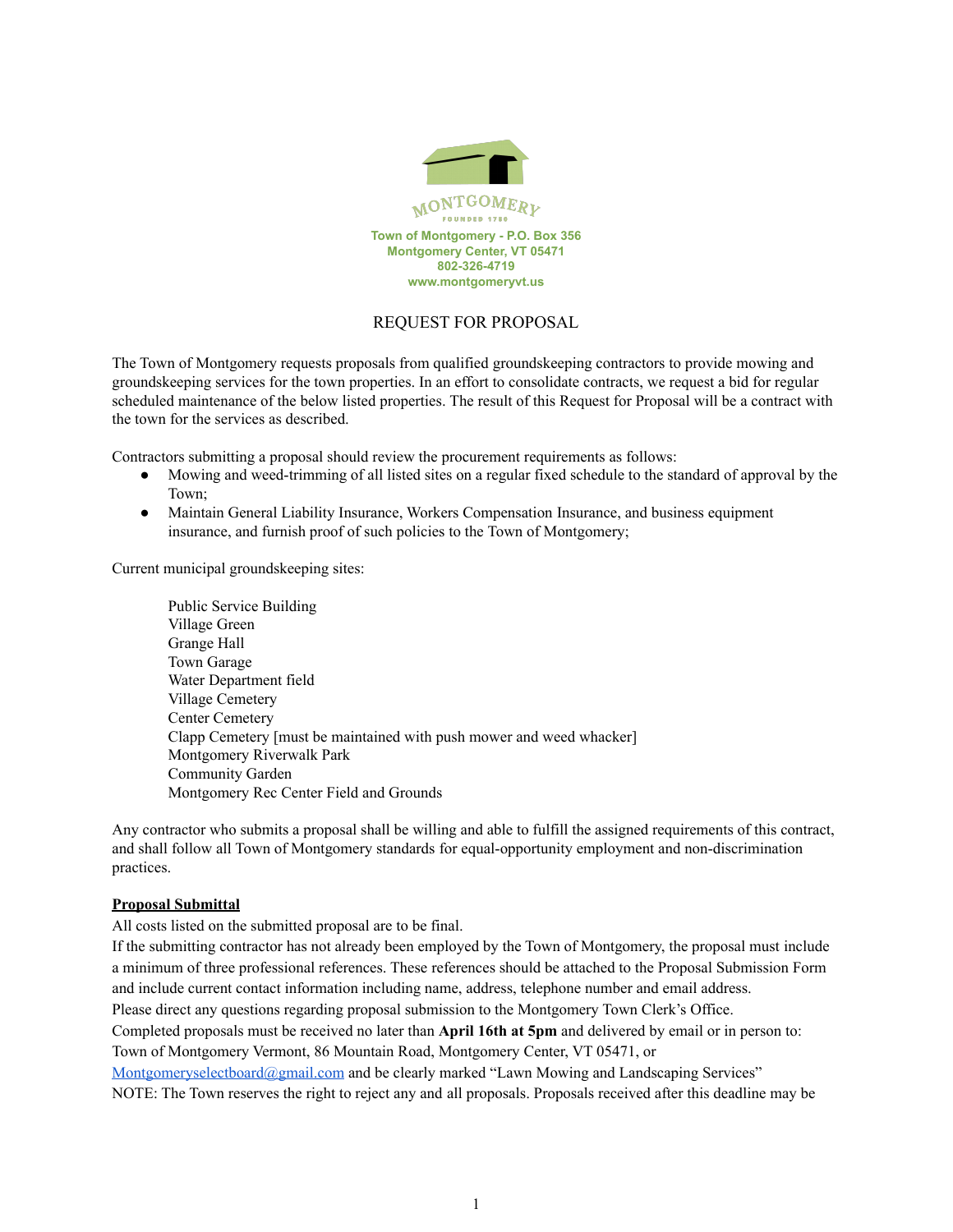refused and deemed ineligible for consideration.

## **Selection of Contractor**

The Town of Montgomery reserves the right to accept a proposal and enter into an agreement as a result of the initial proposals received, or alternatively, it may elect to conduct negotiations with those Bidders as determined by the Town, to be within an acceptable competitive range, or alternatively, to negotiate separately with any Bidders when it is determined to be in the best interest of the Town. In addition, the Town may request that Bidders provide a best and final offer. The Town may negotiate any proposal or best and final offer at any time after the deadline for the submission of proposals.

The contractor will be required to complete all forms and certifications required by the Town.

## **Proposal Requirements and Examination of Work to be Performed**

The contractor is required to thoroughly examine the request for proposal requirements and the work contemplated, and it will be assumed that the contractor has investigated and is satisfied as to the requirements. It is mutually agreed that submission of a request for proposal shall be considered evidence that the contractor has made such examination.

Before submitting the request for proposal, the contractor shall examine the scope of work and visit the site of the work to become familiar with the working conditions and the exact nature and extent of the work taking into account any special or unusual features peculiar to this project. By submitting a proposal, the contractor, if selected for award, shall be deemed to have accepted the terms of this RFP.

## **SCOPE OF WORK**

## 1. GENERAL PRACTICE GUIDELINES FOR MATERIALS AND EXECUTION

a. This document is intended as a benchmark of the Town's minimum standards for maintenance and services. However, the Town respects the Contractor as a professional and as such, will take under consideration, any and all recommendations made by the Contractor.

b. Contractor shall furnish all labor, equipment, and materials necessary to complete the maintenance of sites, as specified herein. It is the intent of the Town that these sites be maintained in a resource-efficient, sustainable, and cost-effective manner.

c. Maintenance shall consist of spring turf clean-up, pruning, mowing, weed-control, and any other procedures consistent with good mowing landscaping practice necessary to ensure normal, vigorous, and healthy growth of turf and plantings.

d. All turf shall be mowed with professional quality turf-mowing equipment.

e. Contractor shall visually inspect all landscape areas monthly from April through September to identify potential area problems, including pests, rot, re-seeding, and mulching and will provide a record to the Town of any site management recommendations.

## 2. MATERIALS AND EXECUTION – TURF MAINTENANCE

a. All turf will be mowed with professional quality turf mower equipment. Pricing assumes that the reasonable removal of clippings and debris is included in the bid estimate.

b. Prior to each mowing, remove all litter and debris from lawn areas. Formal turf areas shall be mowed per the schedule agreed upon with contract acceptance.

c. Alternate mowing direction where feasible every mowing. Maintain a uniform lawn height free from scalping.

d. The Town and the Contractor will evaluate and determine any areas that require excessive removal of clippings or debris on a regular year-round basis.

e. Contractor is responsible for any damage incurred as a result of mower damage to trees and shrubs and must repair or replace any such damage at no cost to the Town.